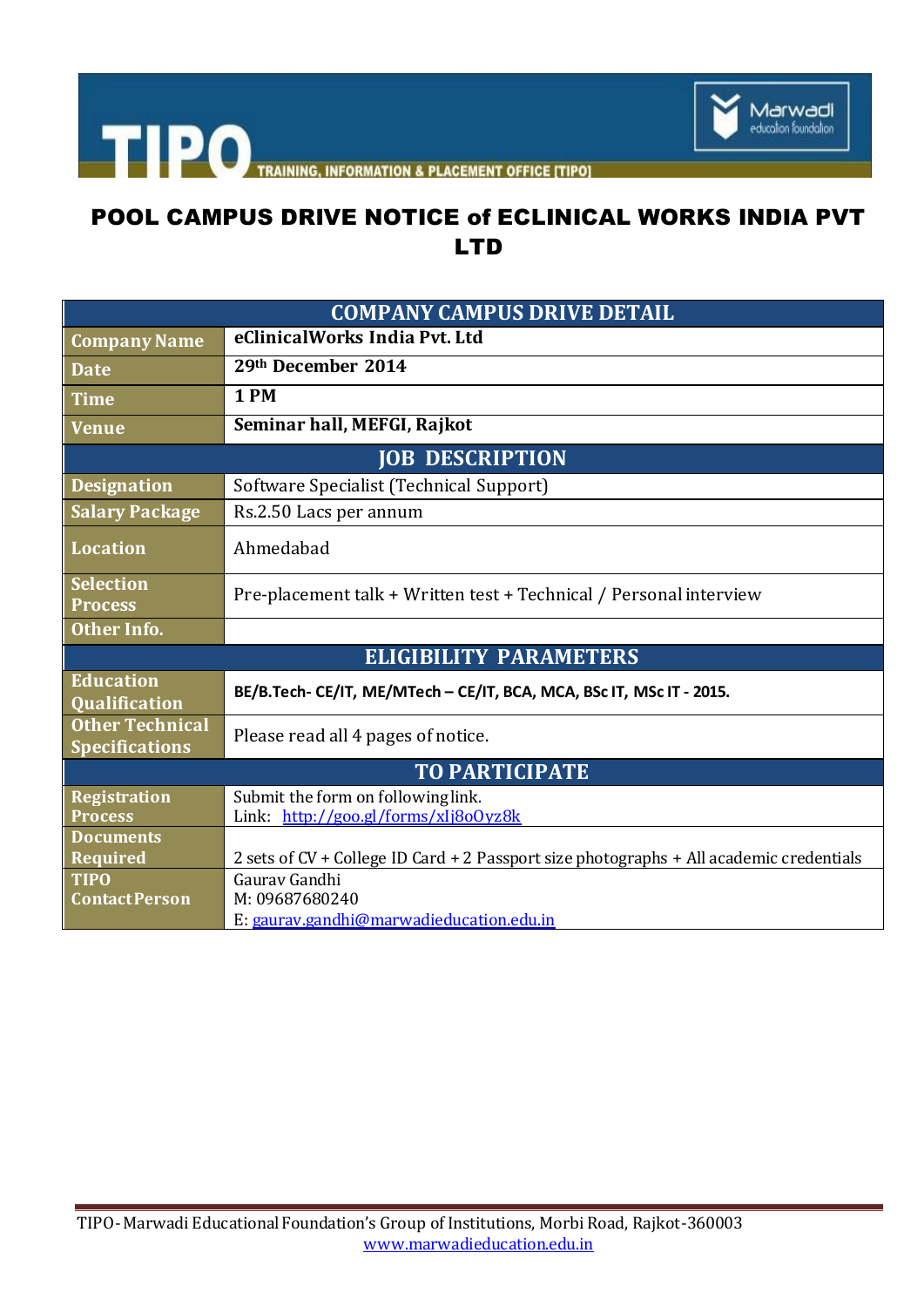

## **About eClinicalWorks**

eClinicalWorks is a privately-held, profitable company that focuses on establishing long-term relationships with customers. Our software is used by doctors and their staff in smallest to the largest set up in the USA. eClinicalWorks is a leader in ambulatory clinical solutions. Our solutions extend the use of Electronic Health Records(EHR) beyond practice (clinic/hospital) walls with the latest technologies and create community-wide records. Our core products are Electronic Medical Records (EMR) and Practice Management (PM).

Our revenues for 2011 exceeded \$200 million. We havean established customer base of more than 60,000 physicians and 370,000 plus medical professionals across all 50 states. We have one of the highest customer retention and customer satisfaction ratios in the industry. One in five citizens of the USA is treated by doctors using eClinicalWorks.

eClinicalWorks employs more than 1900 people across its locations. We are headquartered in Westborough, Massachusetts, USA. We also have offices in New York, Atlanta, Chicago, California, Mumbai and Ahmedabad. We have a large infrastructure with more than 14 data centers across the USA.

We are a product based company designing and implementing our own Software. We are very rapid in research & development and innovation in the HealthCare IT industry. We believe in providing growth to our employees within the company.

eClinicalWorks is a highly decorated technology and company, winning numerous awards over the years, including being recognized by IDC and named to Inc. Magazine's Inc. 500 list of the fastest-growing private companies. Its customers are also being recognized for the success they have had using eClinicalWorks, with six customers receiving HIMSS Davies Awards during the past four years, which honor excellence in implementing electronic health record (EHRs).

## **Vision**

*"To run eClinicalWorks as an independent, profitable, successful and private organization for years to come"*

# **Mission**

"To make a change by dedicating our professional careers to improving healthcare by providing technology and services to reduce costs, reduce errors and improve the quality of care"

## **eClinicalWorks Ahmedabad**

Ahmedabad operations of eClinicalWorks India Pvt. Ltd. started from April 2009. We have close to 400 employees at our Ahmedabad office. We are at a prime location of the city with one of the finest offices with a pleasant and lively atmosphere to work. We have one of the finest infrastructures established to provide high-end technologies and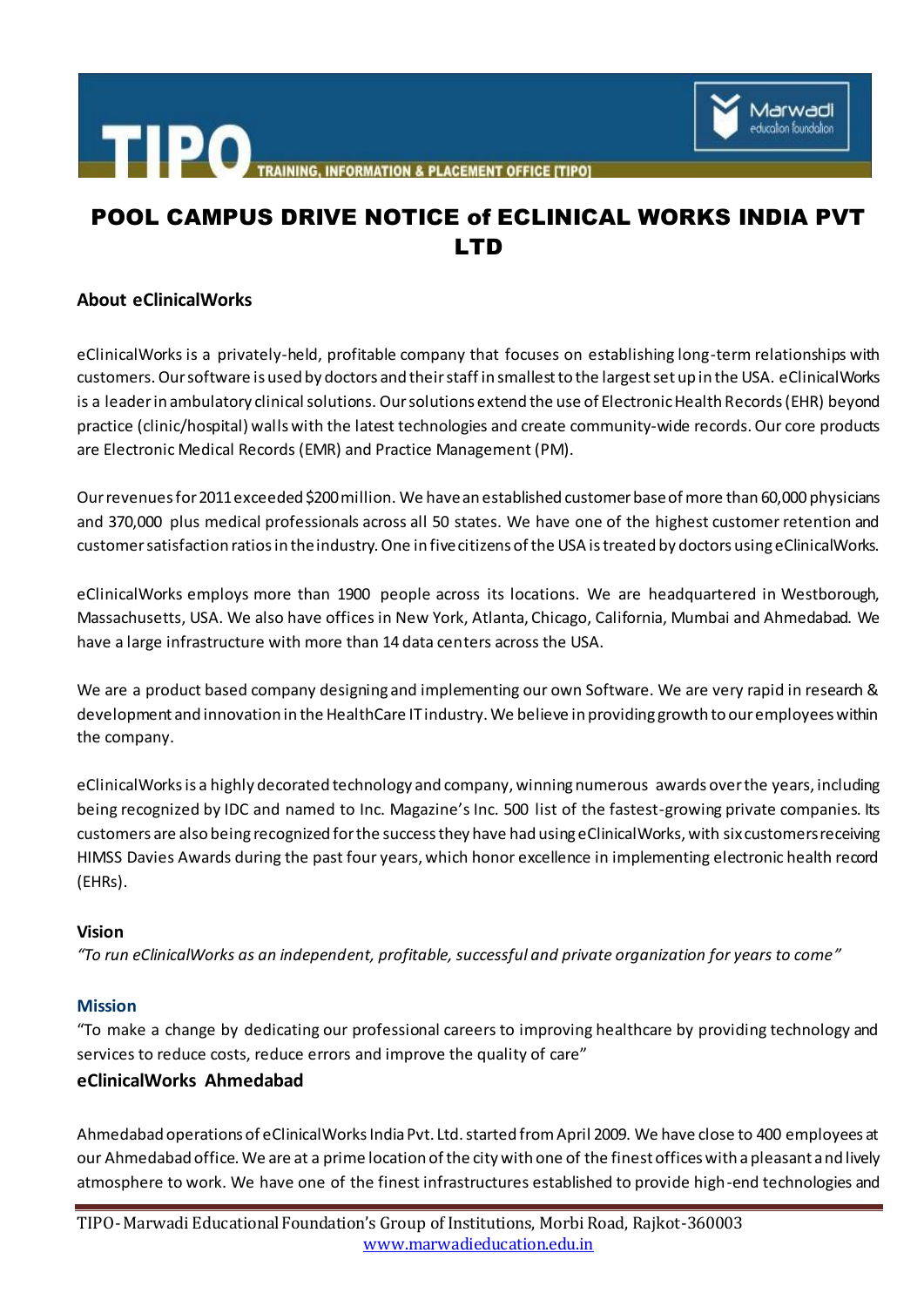

resources to perform your best. We provide rigorous technical training along with giving on job training to ensure you are fully-equipped with knowledge and confidence that you need.

### **Software Specialist (Technical Support)**

### **Job Functions / Responsibilities:**

- Find technical solutions on issues or queries related to unknown or new scenarios
- Meet set SLAs
- Manage relationships with clients
- Work with cross-functional teams as and when required
- Keep up-to-date with all eClinicalWorks products and its enhancements
- Maintain excellent customer satisfaction level
- Other duties as assigned

### **Skills Required:**

- Bachelors or Masters Degree in Computer Science or Information Technology or a related field (such as BE, BTech, MTech, BCA, MCA, BSc IT, MSc IT)
- Proficient with relational databases (SQL Queries)
- Excellent knowledge on basic RDBMS Concepts
- Knowledge / Experience with Java or .Net (OOPs Concepts)
- Experience with Internet Protocols, HTTP / HTTPs
- Knowledge of basic networking fundamentals
- Experience with XML / XSL
- Experience with Web Application Server(s)
- Understanding of multi-tier web architecture
- Knowledge of SQL Server 2005, 2008 and My SQL
- Knowledge of server side programming using VB/ COM, .Net and/or Java would be an advantage
- Prior technical support experience shall be an advantage
- Prompt, responsive, responsible and friendly approach to customer situations